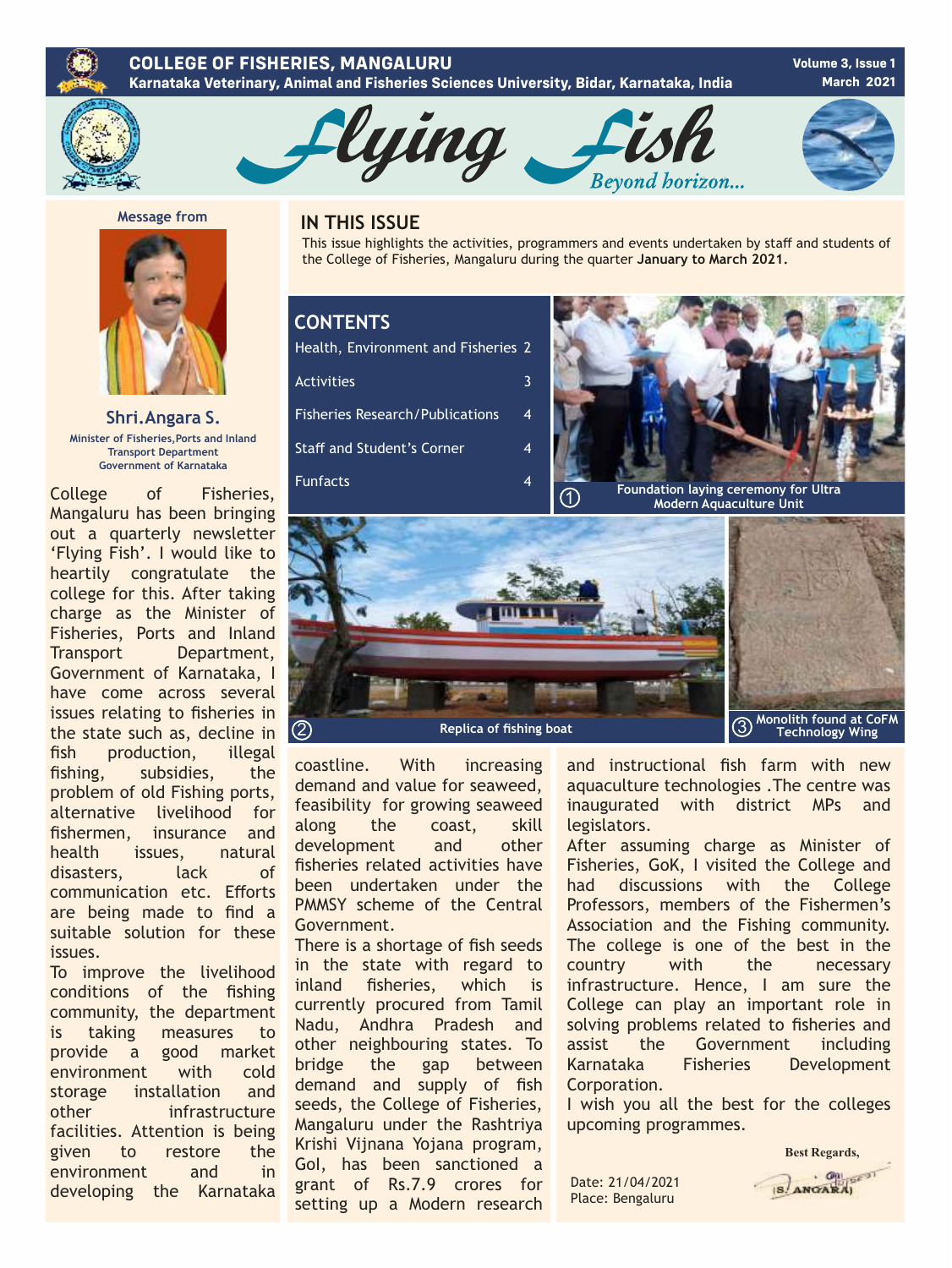Llying Lish

## **Environment and Fisheries**

#### **CoFM celebrates Republic Day 2021**

The 72th Republic day was celebrated at CoFM on 26.01.2021. The National flag was hoisted by Dr. Senthil Vel, Dean CoFM in the presence of staff of the college. The function was celebrated taking all precautionary measures for COVID-19. As a part of the Republic day celebration a painting competition was organized for the staff members and their families.

#### **Training program on Dry Fish processing methods for fisher women**

Two training programmes on "Dry fish processing methods using advanced processing technology" for fisherwomen were jointly organized by the College of Fisheries and the Coastal Development Authority, Mangaluru. The training programme is in line with Athmanirbhar Bharat, launched by Honourable Prime Minister Narendra Modi. The function was inaugurated by Coastal Development Authority Chairman Dr. Mattar Ratnakara Hegde. Two training sessions were conducted, one at Fish Processing Technology Division of CoFM between 15-18th January, 2021 and another at Malpe during 8-9th February, 2021. Several fisherwomen were trained on advanced aspects of fish drying which included the use of Solar Biomass Hybrid dryers for drying fish. The fisherwomen were also trained on quality maintenance and preservation techniques, branding and marketing of food products as well as obtaining certification from Food Safety and Standards Authority of India (FSSAI) for their products. The college has been assigned the job of preparing a detailed project report for setting up dry fish curing yards at Mangaluru, Udupi and Karwar by the Government of Karnataka. Read more : https://bit.ly/2MJr9K4



#### **District Commissioner Mangalore visited CoFM and held meeting**

Dr. Rajendra KV, District Commissioner, Mangaluru visited the College on 10.02.2021. During his visit a meeting to discuss the various issues of the college as well as the fishing community was held along with Dean and staff members of the college. A presentation on various developmental projects that could be taken up by CoFM, which could benefit the economic development of the district was made by Dean,CoF. Detailed discussions were held on issues pertaining to provision of tertiary treated sewage water plant for effective recycling and utilization of sewage water at CoF, improvising the sports complex facilities, declaration of CoFM as an CRZ agency, establishment of a central laboratory, solarification of CoFM etc. and the action plan to be undertaken for each of these issues were proposed. The discussions also led to the Deputy commissioner indicating that CoFM could play a major role in developing a wet

market under the PMMSY scheme, upgradation of hostel and other facilities for the upcoming skill development centre, renovation of discarded boats on a pilot scale, establishment of an Oceanarium and development of tourism at Mangaluru.

#### **Laying of Foundation stone for ultra-modern aquaculture unit at CoFM**

Minister of Fisheries, Ports and Inland transport, Shri S Angara laid the foundation stone for ultra-modern aquaculture units worth Rs 7.9 crore at CoFM on 23.2.2021. The Minister also inaugurated the replica of a fishing boat and laid the foundation stone for the construction of Matsya Darshini canteen on the premises of the CoFM. The foundation laying ceremony was also attended by MLA's of the district, District Commissioner and several other dignitaries. Read more: https://bit.ly/3kOVvHi



## **CoFM participates in a meeting held for setting-up a high-tech fish park in Mangaluru**

A review meeting was held by the Deputy commissioner and the Coastal Development Authority and has planned to set up a High-Tech fish park in the city. The park will facilitate cold storage facility processing and packing of fish products. The fish park would come up near the Fisheries College."The officials have been directed to complete the pending works by the end of March. In the district, Rs 26 crore of the funds of MLAs and MPs are pending. The officials have directed to utilise the pending funds and complete pending works." Read more: https://bit.ly/309j8Ry

#### **Two monoliths found at Technology Wing campus of CoFM**

Two inscriptions, one in Portuguese and another in Kannada, have been found on the technology wing campus of the College of Fisheries, at Hoigebazar in the city, while the ground was being excavated for constructing a building under the Smart City Mission. They were noticed by Mr. Shreyash G. Bhandary, a third-year BFSc student. The Prime Minister's Office has directed the Archaeological Survey of India (ASI) to examine the inscriptions. As per the preliminary studies by the archaeologists, the Kannada inscription belongs to Alupa dynasty of 12-13th century and the engraved script shows that it is a record of a gift of 100 gadeyana, which means 100 gold coins. The ASI has yet to decode the Portuguese inscription. In the next edition of the Flyng fish the finding of ASI will be reported which in intensity. Read more: https://bit.ly/396J6dy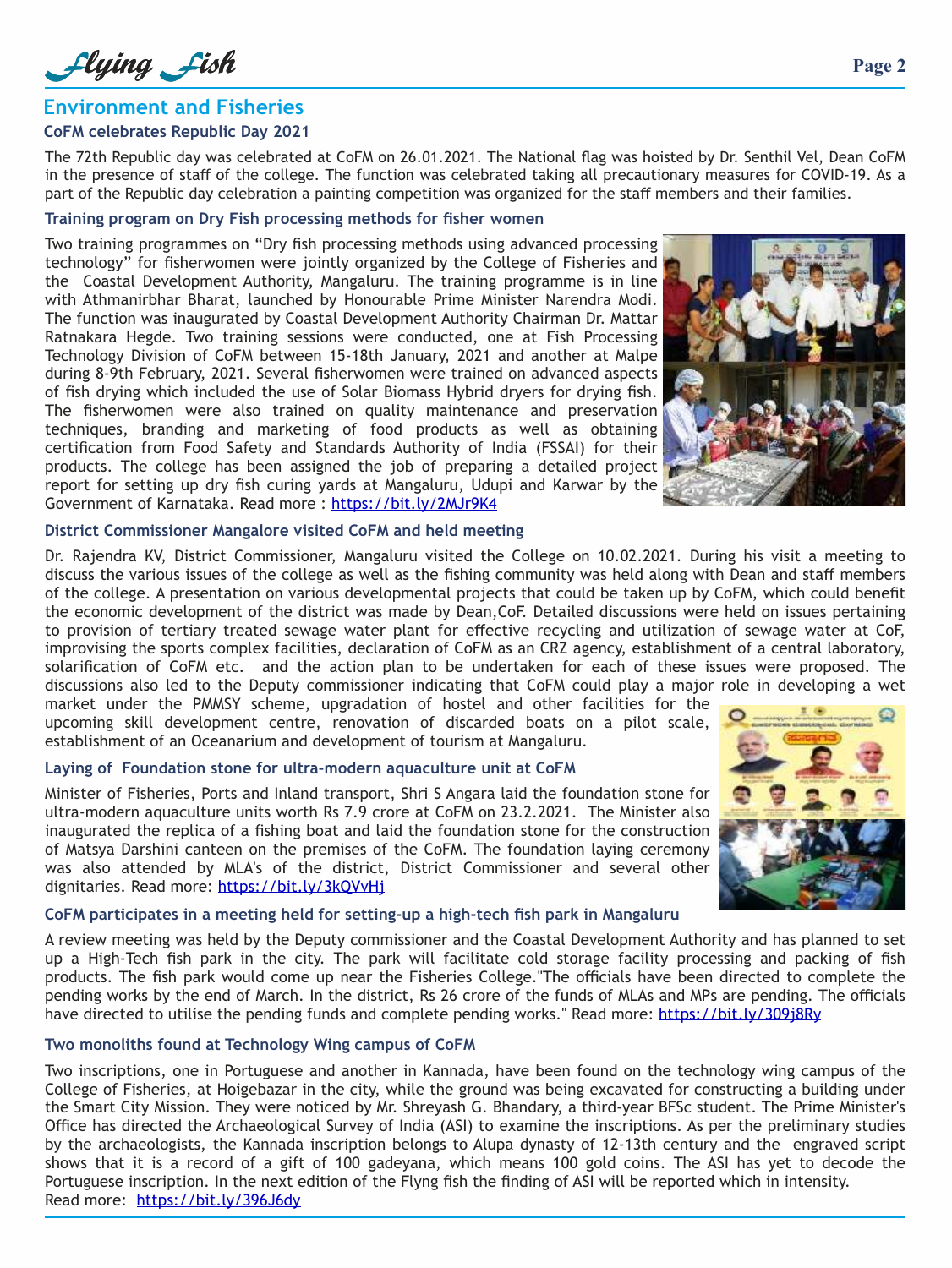Llying Lish

**Tentative list of Sectors for investment and Opportunities for developing Blue Economy of the Country Activities** ii. Minerals iii. Energy iv. Coastal maritime research and v. Ocean support services vi. Desalination vii. Maritime safety and security viii. Other raw materials (e.g. for marine i. Living resources education, Institutions biotechnology) **Capture fisheries** (sea, rivers, lakes, ponds, estuaries) Fresh Water Aquaculture **Processing and retailing Brackish Water Marine aquaculture Aggregates mining** – Sand, mineral nodules, etc Sea salt production Marine (including deep sea) minerals mining Coastal electric power generation (when ocean/estuary waters are used for cooling) **Renewable energy** - Wave, Tide, Solar, wind, etc **Offshore oil and gas** – petroleum, shell gas, etc Research and training institutions and projects Secondary and higher education institutions, Maritime law, seamanship' Insurance and financial services, Desalination plants and construction of related water supply systems Military, coast guard, and other public safety organizations; private security Pharmaceuticals, chemicals, bio-fuels, bio-fertilizers, bio-polymers ix. Transport and trade Theory is no entity and Maritime freight transportation x. Ship and Boat Building Boat, ship building and allied activities xi. Tourism and recreation **Tourism** – Recreation and Blue Flag Beach xii. Coastal development Urban development – housing, bridges, road, sea links, walkways Marine-related construction (infrastructure development), xiii. Carbon sequestration Blue carbon (i.e. coastal vegetated habitats) like Mangroves, salt marsh xiv. Coastal protection Habitat protection, restoration, sea wall construction, groins, sand nourishment, sand bypass, geo textile xv. Waste disposal Sewage treatment plants, plastic waste management, oil spill mitigation xvi. Biodiversity Conservation Protection of endangered marine species, protection and restoration of habitats, coral reefs, turtle nesting sites, bird migratory sites xvii. Western Ghats and Eastern Ghats bio sphere reserve Protection and Conservation of endangered species and endemic species of these ecological sensitive areas who provide nutrients and fish population to the coastal waters xviii. Island Development Construction, protection and Integrated Island Development of offshore and inshore islands, Integrated Development of Andaman and Nicobar and Lakshadweep islands xix. Cultural, religious and spiritual services Conservation and Renovation of coastal temples, monuments and religious place xx. Archeological and heritage sites Conservation and development Forts, temples, ancient township areas, ports, etc xxi. Telecommunication Laying of submarine cables and telecommunication infrastructure xxii. Disaster Management Cyclones, Tsunamis, floods, landslides, algal blooms xxiii. Coastal and marine security **Infrastructure relating to marine security** like speed boats, ports, telecommunication, ammunition xxiv. Coast and port based Industries Salt and salt based Industries, Cement, fertilizers, etc. **Aquatic Economy Sector Aquatic Economy Industry/Service /Investment Opportunity**

#### **Fishco's Family - Recipe Corner Maruvai (clams) Sukka**

| Ingredients               |                       |
|---------------------------|-----------------------|
| Clams                     | - 100 nos, with shell |
| Red Chilly long           | $-20$ nos.            |
| Red chilly round - 5 nos. |                       |
| Fenugreek seeds           | $-1/2$ tsp            |
| Garlic pods               | $-16$ nos.            |
| Cumin seeds               | $-1/2$ spoon          |
| Coriander seeds           | $-6$ tsp              |
| <b>Tamarind</b>           | - Marble sized ball   |
| Onion                     | - 2 small             |
| <b>Turmeric</b>           | $-1/2$ spoon          |
| Grated coconut            | $-3$ cup              |
| Salt                      | - as per taste        |
|                           |                       |

1.In a pan, dry roast coriander seeds, fenugreek seeds and red chillies. After cooling grind this with tamarind, turmeric, ¼ tsp jeera, 6 garlic pods. Keep aside. 2.Take 2 tsp of oil in a pan, when hot add one chopped onion

sauté until it turns golden brown. Add grated coconut, 10 garlic pods, ¼ tsp of jeera and roast it. Grind the roasted grated coconut coarsely and keep aside.

**Method:**

**For Masala:**

Cook the cleaned clams with grounded masala,one chopped onion and 1tsp salt for 20 minutes .Then add grinded coconut, cook till the water evaporates . Finally garnish with coriander leaves.





Recipe by: **Mrs.Prafulla Kumari, CoFM Mangaluru**